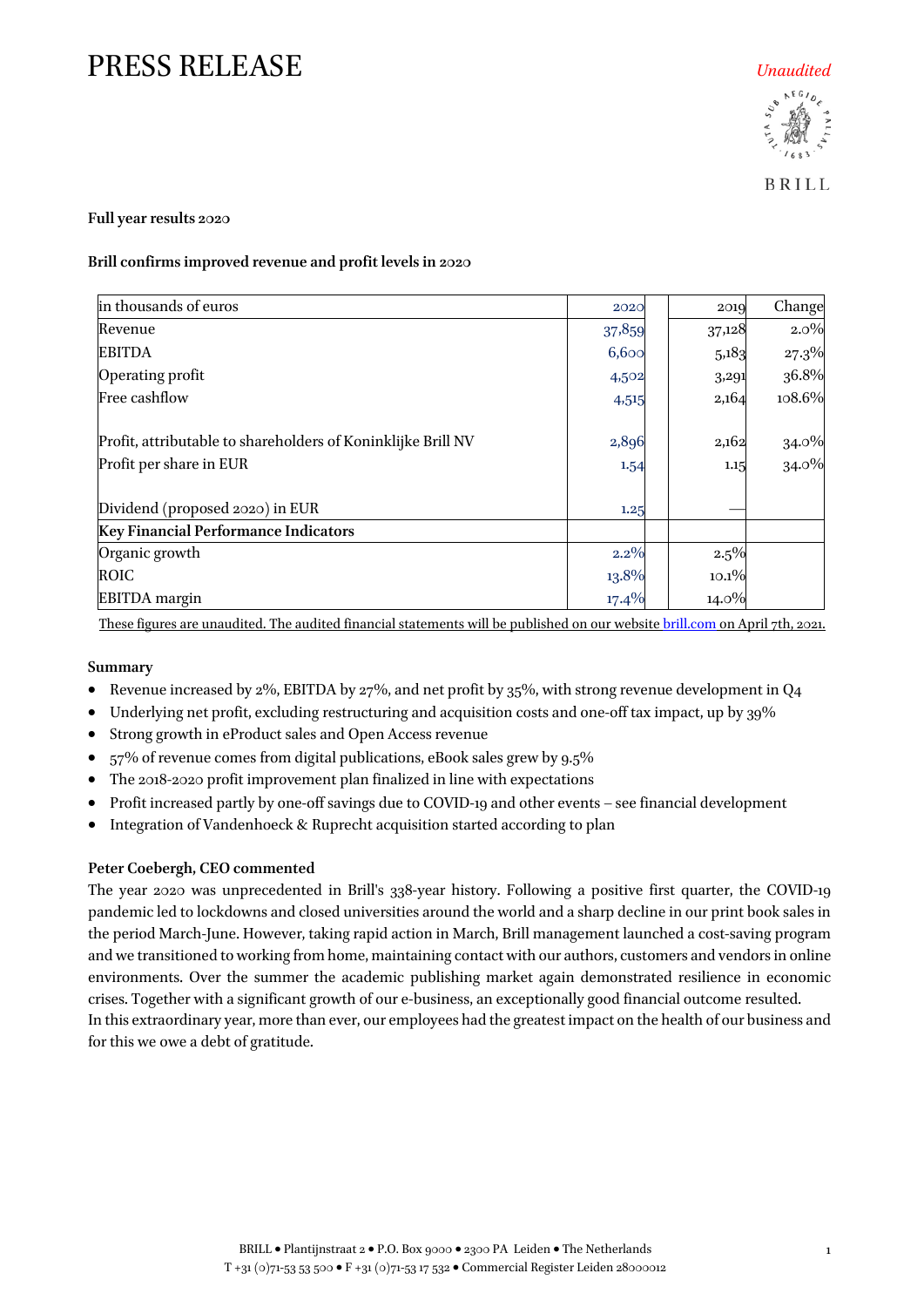

**BRILL** 

#### **Developments in 2020**

#### *Strategic progress*

In the course of 2020, we continued to make progress towards achieving our strategic objectives as laid out in our mission statement and corporate strategy.

At the end of 2019, we launched the Digital Health Check to review our digital infrastructure with the strategic objective to become a truly digitally driven publishing house. A number of projects to improve our digital capabilities and skills will be realized during the next few years.

Strategic progress is reflected in the further increase of our digital revenue, which was accelerated by the pandemic. Also, our Open Access publishing program continued to grow rapidly, crossing the EUR 1 million revenue mark in 2020. Brill expanded its portfolio by acquiring several journals from competitors and by launching a variety of new reference works and primary sources. Last but not least, we made serious progress in achieving our strategic objective to increase our scale and to create a second-home market in Germany, the most important global humanities market. The reputable publishers Vandenhoeck & Ruprecht and Böhlau were acquired on March 1, 2021 and they will be combined with our imprints Ferdinand Schöningh, Wilhelm Fink and mentis in our German subsidiary Brill GmbH.

#### *Operational progress*

We continued to invest in our online platforms. The user experience of our web shop on brill.com was improved, which led to a doubling of revenue vs. 2019. We also developed our special text editions platform, which was launched in 2019, and migrated the first products from their previous platforms. Our financial processes were further improved in 2020. However, continuous IT problems with our UK-based global distributor led to significant extra costs and delays in enhancing our management information. Compensation was agreed at the end of 2020. The profit improvement plan, launched in 2018, delivered savings as anticipated, especially by the reduction of typesetters and further optimizing our print on demand operations. The program was concluded at the end of 2020.

**Financial development** (all numbers in euro)

#### *Revenue*

In 2020, Brill's organic revenue increased by 2.2%, which was much better than our expectations in Q2 and Q3 of 2020, a year that was heavily impacted by the COVID-19 pandemic. Total organic book revenues increased by 2.4%, with a 9.2% growth in eBooks offsetting the -3.0% organic decline in print book sales that is mainly due to the COVID-19 situation. Total organic journal sales increased by 3.4% due to continued growth in subscription value and improved renewal management.

| in thousands of euros | 2020   | 2019   | Organic  | Growth   |
|-----------------------|--------|--------|----------|----------|
|                       |        |        | growth   |          |
| Print books           | 13,511 | 14,145 | $-3.0\%$ | -4.5%    |
| eBooks                | 12,196 | 11,139 | $9.2\%$  | $9.5\%$  |
| <b>Iournals</b>       | 11,075 | 10,611 | 3.4%     | 4.4%     |
| Primary sources       | 1,078  | 1,234  | $-11.9%$ | $-12.7%$ |
| Total                 | 37,859 | 37,128 | $2.2\%$  | 2.0%     |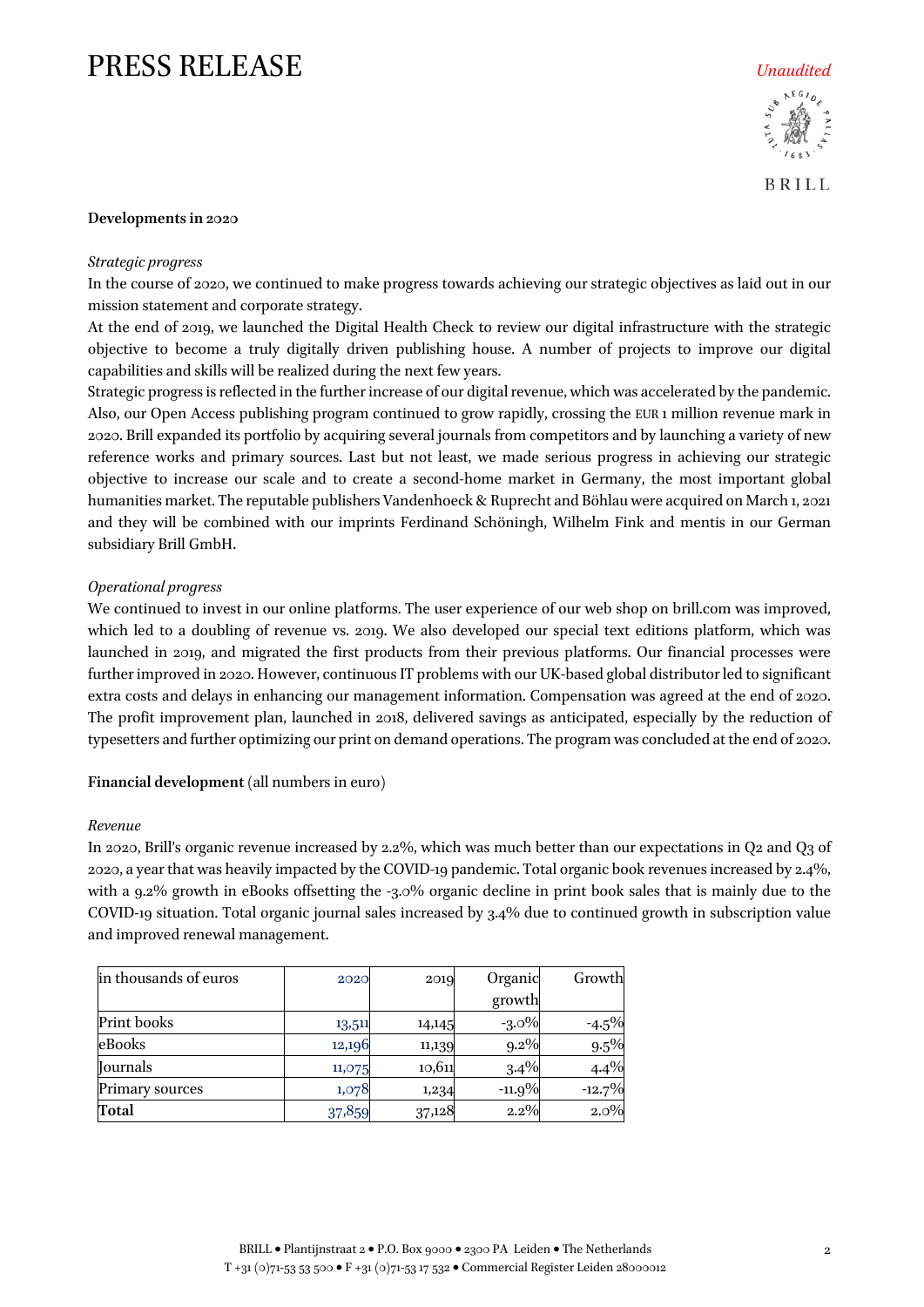**BRILL** 

| in thousands of euros |        |           | % of total Year on year |
|-----------------------|--------|-----------|-------------------------|
|                       |        | growth    | growth                  |
| Revenue 2019          | 37,128 | 100.0%    |                         |
| Print books           | (424)  | $(1.1)\%$ | $-3.0\%$                |
| eBooks                | 1,033  | 2.8%      | $9.2\%$                 |
| Journals              | 369    | $1.0\%$   | 3.4%                    |
| Primary sources       | (148)  | (0.4)     | $-11.9%$                |
| Organic revenue 2020  | 37,958 | 102.2 %   | 2.2%                    |
| <b>Currency</b>       | (99)   | $(0.3)\%$ |                         |
| Total revenue 2020    | 37,859 | 102.0%    | $2.0\%$                 |

Revenue generated through digital products was EUR 21.4 million or 57% of total (2019 EUR 21 million or 56% of total). Subscription revenue as a percentage of total revenue improved from 38% to 42%, mainly due to the decline in print books which are non-subscription products.

We increased the number of major sales deals (i.e. over EUR 100 thousand per order) versus last year. In 2020, we successfully closed large deals with new and existing clients in the US, China, Australia, Germany, the Netherlands and the UK. These deals included renewals from deals closed with these customers in previous years as well as new business.

### *Cost of Goods Sold and Operating Expenses, EBITDA*

The cost of goods sold increased by EUR 0.3 million or 2.5% and the gross margin slightly decreased to 69.7% versus 69.8% in 2019. The cost of goods sold include a COVID-19 - induced write-off of the MONK project (EUR 0.2 million), without this one-off item gross margin would have been  $70.2\%$ , showing the continuing improvement in our gross margin as a result of, amongst others, the shift from print to electronic products.

Operating expenses were significantly lower compared to 2019, due to COVID-19 related measures and restrictions (total positive effect of around EUR 1.7 million) and other items (total a net negative effect of around EUR 0.2 million).

To make 2020 EBITDA comparable to 2019, the following items should be taken into consideration:

- Cost for travel and conferences declined EUR 1.1 million versus 2019 due to the COVID-19 restrictions;
- In Q2 we implemented a hiring freeze that resulted in EUR 0.3 million lower personnel costs, despite salary increases from the collective labor agreement;
- We received a subsidy of EUR 0.3 million in the USA as part of PPP, a COVID-19 relief program;
- We came to an agreement with our distribution partner about damages Brill incurred over 2019 and 2020, related to the quality of the provided services. At the end of 2020 Brill agreed with the distributor that the damages incurred by Brill will be compensated for an amount of EUR 0.5 million;
- Our finance and operations costs increased by EUR 0.4 million, due to consultancy costs for the Digital Health Check and further improvement of our finance function;
- We incurred EUR 0.3 million costs for advice, due diligence and legal fees related to the 2021 acquisition of Vandenhoeck & Ruprecht.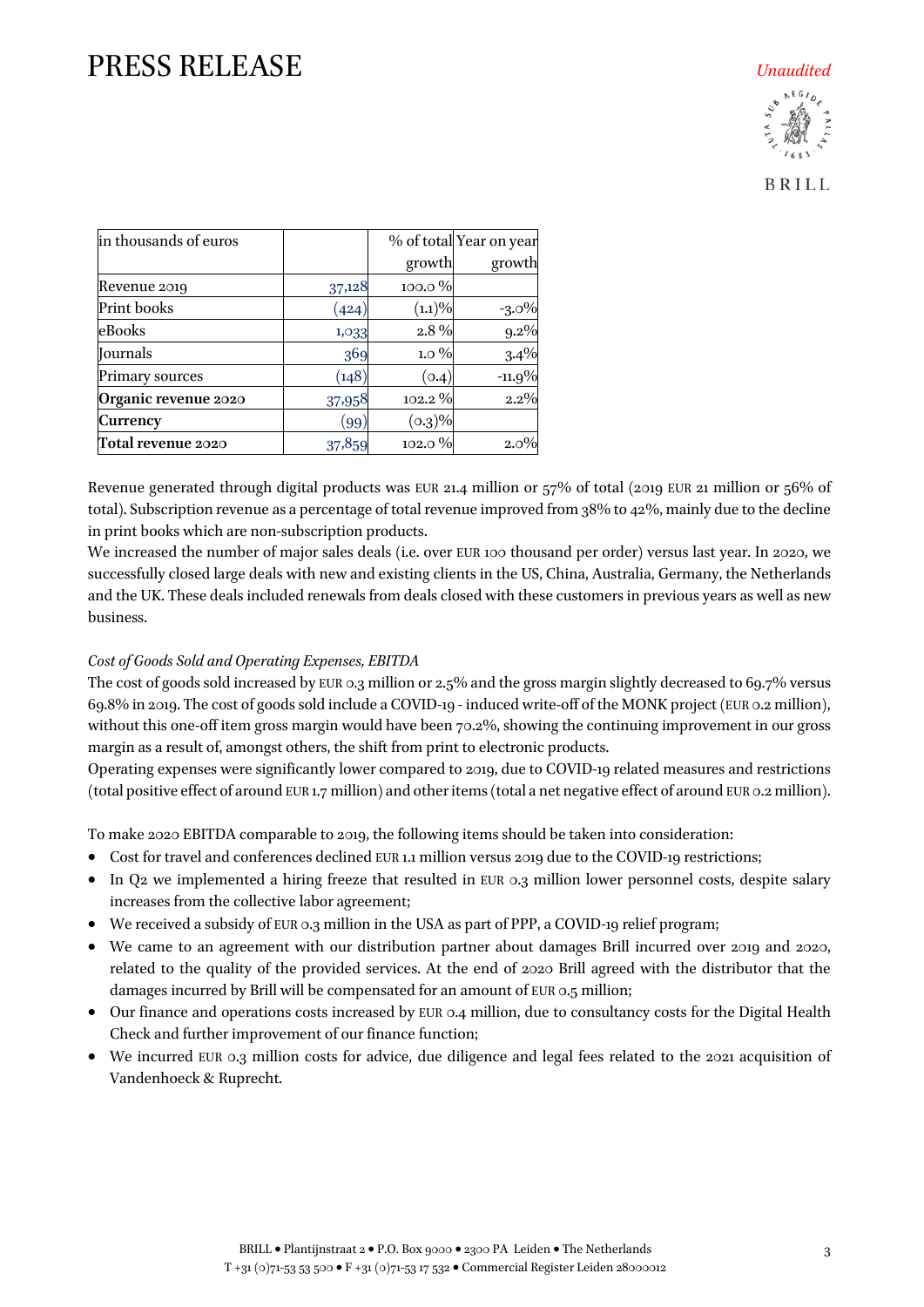

**BRILL** 

Reported actuals including the above resulted in an EBITDA of EUR 6.6 million in 2020 (2019: EUR 5.2 million). The EBITDA margin came in at 17.4%. Taking into account the items above, our EBITDA would have been around EUR 5.3 million, and the EBITDA margin would be around 14%.

In 2020, we recorded EUR 0.3 million in costs related to our profit improvement plan, that started in 2018 and was finalized in December 2020. These exceptional costs are reported outside our EBITDA.

### *Depreciation and Amortization, and Financing Income and Costs*

Depreciation and amortization, other than recognized in cost of goods sold, were in line with 2019.

### *Profit and Profit per Share*

In summary, operating profit and profit before tax increased significantly due to the operating expense items discussed above.

As in 2018 and 2019, net profit was impacted by corporate income tax rate movements. We again incurred a partial reversal of the 2018 tax benefit. In 2019, the Dutch government decided to partly reverse the decrease of future corporate income tax rates, and as a result, the deferred tax liability increased by EUR 0.2 million. In December 2020, the Dutch government decided to reverse the decrease completely and keep the corporate income tax rate at 25%. Consequently, in our statement of financial position, our deferred tax liability increased by EUR 0.5 million and the same amount was added to the tax charge in our statement of profit or loss.

Underlying net profit, which is net profit excluding one-off expenses related to the profit improvement plan, acquisition costs, the one-off benefit of the PPP subsidy in the US and the one-off tax impact, amounted to EUR 3.5 million in 2020, an increase of 47.3% compared to 2019 (EUR 2.4 million). This translates into an underlying earnings per share of EUR 1.88 for 2020, which forms the basis for the dividend proposal. Reported net profit for 2020 came in at EUR 2.9 million (2019: EUR 2.2 million).

| in thousands of euros                                       | 2020     | 2019   | Growth   |
|-------------------------------------------------------------|----------|--------|----------|
| <b>Profit before tax</b>                                    | 4,427    | 3,107  | 42.5%    |
| Cost of the 2018-2020 profit improvement plan               | 308      | 85     |          |
| Costs for the acquisition of V&R                            | 262      |        |          |
| PPP Subsidy US (COVID-related)                              | $-296$   |        |          |
| Underlying profit before tax                                | 4,701    | 3,192  | $47.3\%$ |
| Tax, at the statutory rate                                  | $-1,175$ | $-798$ |          |
| Underlying net profit                                       | 3,525    | 2,394  | $47.3\%$ |
| Non-benchmark items, after tax                              | $-206$   | -64    |          |
| Change in deferred tax liability and other                  | $-424$   | $-169$ |          |
| Profit attributable to shareholders of Koninklijke Brill NV | 2,896    | 2,162  | $34.0\%$ |
| Underlying earnings per share                               | 1.88     | 1.28   |          |
| Earnings per share                                          | 1.54     | 1.15   |          |

### *Operating Working Capital and Cash Flow*

Operating working capital decreased, mainly because we lowered the refund liability for returns in relation with the decline in print book sales, and phasing in payments to creditors. This was partly offset by an increase in deferred income because we sent out our renewal invoices earlier and total subscriptions increased. Together with higher EBITDA and COVID-19 related measures (not paying dividend over 2019 and postponing 3 quarters of repayments of our long-term loan) this resulted in a cash flow improvement of EUR 4.1 million versus 2019.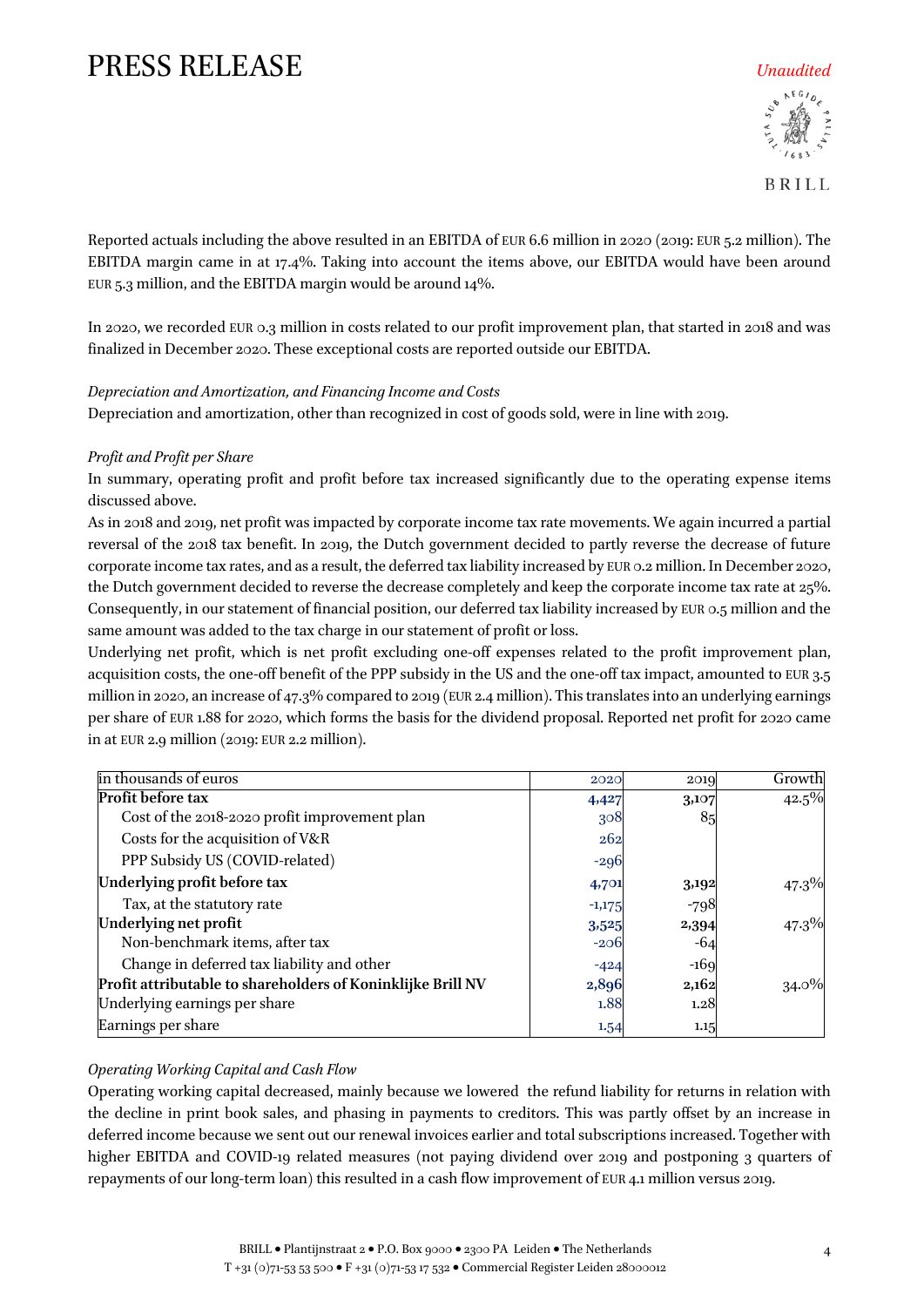

**BRILL** 

### *Return on Invested Capital*

Return on Invested Capital (ROIC) improved to 13.8% versus 10.1% in 2019, driven by an improvement in operating margin and a stable asset turnover.

### *Solvency and Liquidity*

Total assets (EUR 53.6 million) increased versus 2019 (EUR 51.8 million). Solvency (Shareholders' equity divided by total assets) improved to 44.6% in 2020 (2019: 40.9%; target range of 40–60%).

### *Dividend*

We wish to adhere to our corporate solvency policy of  $40-60\%$  and to the covenants agreed upon with our main bank. Also, we will continue to pursue our capital management policy where strategic investments and add-on acquisitions must be funded within free cash flow. Given that in 2020 we did not pay out dividend over 2019 and our 2020 financial results, we will propose at the Annual General Meeting of Shareholders on 19 May 2021 an allcash ordinary dividend of EUR 1.25 per (certificate of) ordinary share. This is 81% of 2020 Earnings Per Share of EUR 1.54.

### *Long-term Outlook*

Given the current uncertainties, we do not provide an outlook for 2021. Despite the COVID-19 situation, we continue to focus on the execution of our long-term strategy. A significant step in that strategy was taken by the acquisition of Vandenhoeck & Ruprecht Verlage on 1 March 2021. We remain committed to our long-term objective of an average organic revenue growth of around 2% and an EBITDA margin of more than 17%, with a return on invested capital showing material headroom to our weighted average cost of capital.

Leiden, March 25, 2021

Peter Coebergh, Chief Executive Officer [coebergh@brill.com](mailto:coebergh@brill.com) - +31 (0)6 53 57 83 25

#### **About Brill**

Founded in 1683 in Leiden, the Netherlands, Brill is a leading international academic publisher in the Humanities, Social Sciences, International Law, and Biology. With offices in the Netherlands, Germany, Austria, the USA and Asia, Brill today publishes more than 360 journals and 2,000 new books and reference works each year as well as a large number of databases and primary source research collections. Commitment to Open Access and the latest publishing technologies are at the core of Brill's mission to make academic research available for the scholarly community worldwide. The company's key customers are academic and research institutions, libraries, and scholars. Brill is a publicly traded company and is listed on Euronext Amsterdam NV. For further information, please visit [brill.com.](https://brill.com/)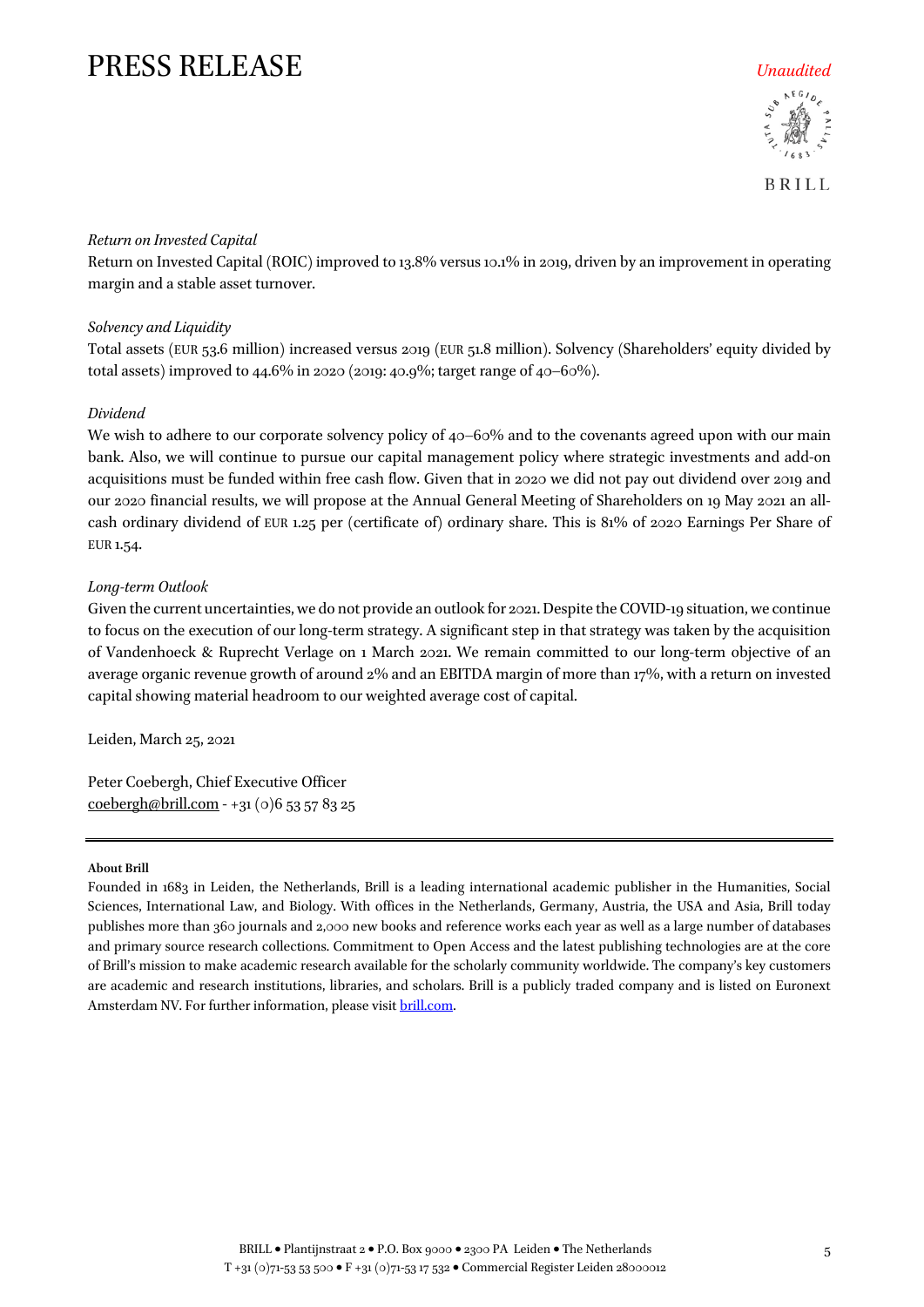

BRILL

### CONSOLIDATED STATEMENT OF FINANCIAL POSITION AS AT 31 DECEMBER 2020

In thousands of euros

| <b>ASSETS</b>                    | 31-12-2020 |        | 31-12-2019 |        |
|----------------------------------|------------|--------|------------|--------|
| Non - current assets             |            |        |            |        |
| Tangible fixed assets            | 223        |        | 339        |        |
| Right of use assets              | 1,458      |        | 1,914      |        |
| Intangible fixed assets          | 32,562     |        | 33,366     |        |
| <b>Financial assets</b>          | 112        |        | 12         |        |
| Deferred tax assets              | 38         |        | 52         |        |
|                                  |            | 34,393 |            | 35,683 |
| <b>Current assets</b>            |            |        |            |        |
| Inventories                      | 3,069      |        | 3,217      |        |
| Trade and other receivables      | 10,073     |        | 10,029     |        |
| Income tax to be received        | 49         |        | 1,110      |        |
| Cash and cash equivalents        | 5,899      |        | 1,788      |        |
| Derivative financial instruments | 158        |        | $\circ$    |        |
|                                  |            | 19,247 |            | 16,144 |
| <b>Total assets</b>              |            | 53,640 |            | 51,827 |

### **EQUITY AND LIABILITIES**

### **Equity attributable to owners of Koninklijke Brill nv**

| Share capital                       | 1,125   |        | 1,125   |        |
|-------------------------------------|---------|--------|---------|--------|
| Share premium                       | 343     |        | 343     |        |
| Retained earnings                   | 22,929  |        | 20,033  |        |
| Other reserves                      | $-479$  |        | $-289$  |        |
|                                     |         | 23,918 |         | 21,212 |
| Non-current liabilities             |         |        |         |        |
| Interest bearing loans              | 3,500   |        | 3,765   |        |
| Lease liabilities                   | 1,106   |        | 1,757   |        |
| Deferred tax liabilities            | 4,226   |        | 3,634   |        |
|                                     |         | 8,832  |         | 9,156  |
| <b>Current liabilities</b>          |         |        |         |        |
| Interest bearing loans              | 1,083   |        | 1,083   |        |
| Trade and other payables            | 9,459   |        | 10,785  |        |
| Deferred income                     | 8,967   |        | 8,851   |        |
| Lease liabilities                   | 728     |        | 684     |        |
| Provisions                          | $\circ$ |        | 50      |        |
| Derivative financial instruments    | 21      |        | 5       |        |
| Tax to be paid                      | 632     |        | $\circ$ |        |
|                                     |         | 20,889 |         | 21,458 |
| <b>Total equity and liabilities</b> |         | 53,640 |         | 51,827 |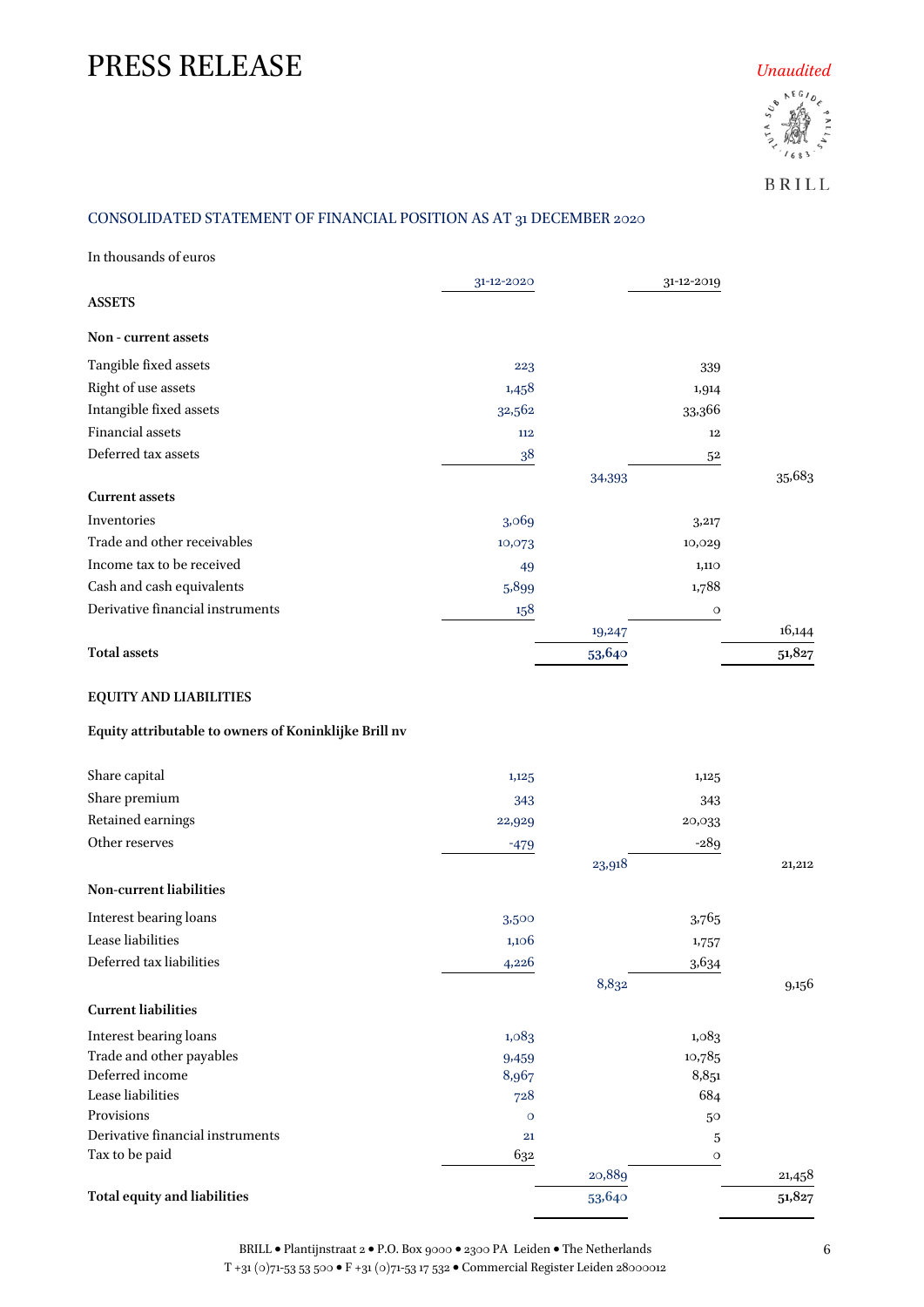

BRILL

### CONSOLIDATED STATEMENT OF PROFIT OR LOSS AND OTHER COMPREHENSIVE INCOME FOR THE YEAR ENDED 31 DECEMBER 2020

| In thousands of euros                                                                                          |           |           |
|----------------------------------------------------------------------------------------------------------------|-----------|-----------|
|                                                                                                                | 2020      | 2019      |
| Revenue                                                                                                        | 37,859    | 37,128    |
| Cost of goods sold                                                                                             | $-11,487$ | $-11,206$ |
| <b>Gross Profit</b>                                                                                            | 26,372    | 25,922    |
| <b>Expenses</b>                                                                                                |           |           |
| Selling and distribution expenses                                                                              | $-6,766$  | $-7,365$  |
| General and administrative expenses                                                                            | $-15,104$ | $-15,266$ |
| <b>Operating Profit</b>                                                                                        | 4,502     | 3,291     |
| Finance income                                                                                                 | 112       | 64        |
| Finance expenses                                                                                               | $-187$    | -248      |
| Profit before income tax                                                                                       | 4,427     | 3,107     |
| Income tax                                                                                                     | $-1,531$  | -945      |
| Profit for the period attributable to shareholders of Koninklijke Brill NV                                     | 2,896     | 2,162     |
| Other comprehensive (expense) income – items that might be reclassified to<br>future profit or loss statements |           |           |
| Exchange differences in translation of foreign operations                                                      | 165       | 131       |
| Net gain or loss on cash flow hedges                                                                           | 12        | 108       |
|                                                                                                                | 177       | 239       |
| Income tax relating to these items                                                                             | $-44$     | $-29$     |
| Other comprehensive income for the period attributable to shareholders of<br>Koninklijke Brill NV              | 133       | 210       |
| Total comprehensive income for the period attributable to shareholders of<br>Koninklijke Brill NV              | 3,029     | 2,372     |
| <b>Earnings Per Share</b><br>Basic and diluted earnings per share attributable to shareholders of              | 1.54      | 1.15      |
| Koninklijke Brill NV                                                                                           |           |           |